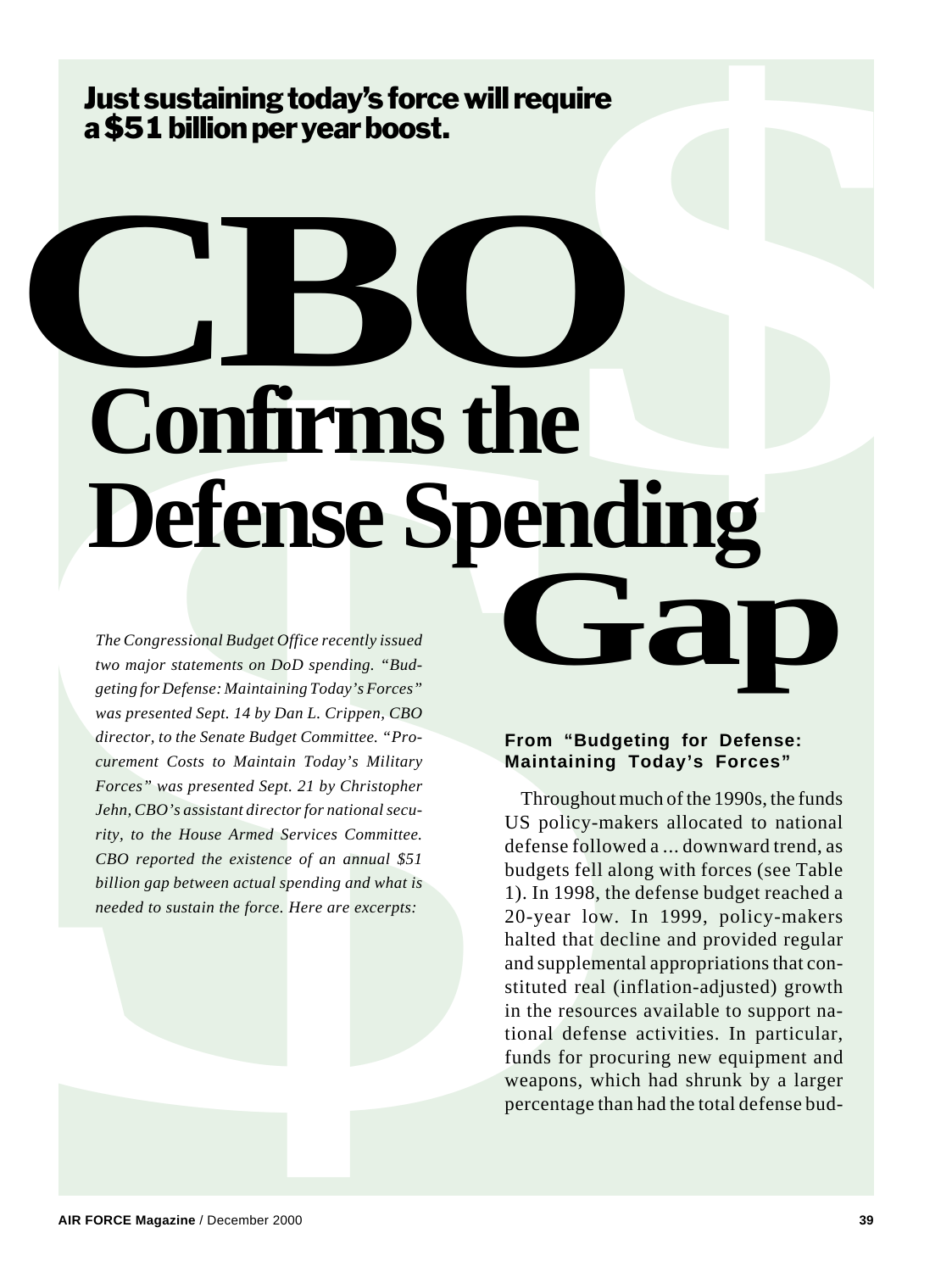get, began to receive significant, real boosts.

That increased funding, however, has not eliminated questions about future defense budgets—in particular, about the level of funding necessary to sustain today's forces. ...

DoD divides its forces into two major categories: strategic (basically nuclear) and conventional (see Table 2). For strategic forces, common measures of size and structure include ballistic missiles and bombers. Metrics used for conventional forces include divisions (Army and Marine Corps), tactical air wings (Air Force, Marine Corps, and Navy), and battle force ships (Navy), which include all Navy ships involved in combat—for example, aircraft carriers, surface combat ships, and submarines—as well as certain other vessels. ...

The concept of a sustaining budget represents the funding that DoD would

require in a "steady state," when everything was held constant and nothing changed over time. In other words, CBO's estimate begins with the size and structure of today's military and calculates the annual budget that would be necessary to sustain it into the future. ...

CBO estimates that sustaining funding for DoD would total \$327 billion (Table 3). The discussions that follow break down that total by budget title. Most of the funds that the Congress appropriates for DoD fall into six titles: military personnel; Operations and Maintenance; procurement; Research, Development, Test, and Evaluation; military construction; and family housing. CBO developed separate estimates of funding for those categories for each of the three military departments and a total estimate for the rest of DoD's organizational components.

**Military Personnel.** The military competes with the private sector for its personnel. To keep the quality and quantity of today's forces in a steady state, their compensation must remain competitive with compensation in the private sector, which generally rises each year at a rate above inflation. So a sustaining budget for military personnel must increase each year.

In 2000, the Congress appropriated \$74 billion for military personnel. To calculate a sustaining budget for that category, CBO had to choose an actual period over which to project the increase in pay and benefits. Such a choice is necessarily arbitrary; CBO chose 2001 through 2015 as a reasonable span over which to make its calculations. ... To maintain military pay and benefits at today's level over that period, military personnel appropriations would need to average \$82 billion annually, CBO estimates.

**Operations and Maintenance.** Together with the funding for military personnel, the Operations and Maintenance appropriations provide most of DoD's annual operating budget. The adequacy of O&M funds,

### **Table 1. Funding for Defense Department and Personnel for the Services in Selected Fiscal Years, 1989–99**

|                          |       |                                                       |       |                          | Percentage<br>Change |
|--------------------------|-------|-------------------------------------------------------|-------|--------------------------|----------------------|
|                          | 1989  | 1993                                                  | 1997  | 1999                     | 1989-99              |
|                          |       | <b>Budget Authority (In billions of 2000 dollars)</b> |       |                          |                      |
| Military personnel       | 109   | 93                                                    | 78    | 73                       | -33                  |
| O&M                      | 116   | 99                                                    | 99    | 109                      | -6                   |
| Procurement              | 97    | 58                                                    | 44    | 52                       | $-47$                |
| RDT&E                    | 47    | 42                                                    | 38    | 39                       | $-17$                |
| Military construction    | 7     | 5                                                     | 6     | 6                        | $-20$                |
| Family housing           | 4     | $\overline{4}$                                        | 4     | $\overline{\mathcal{A}}$ | $-11$                |
| Total                    | 380   | 302                                                   | 269   | 282                      | -26                  |
|                          |       | DoD Personnel (In thousands)                          |       |                          |                      |
| Active duty              | 2,130 | 1,705                                                 | 1,439 | 1,386                    | -35                  |
| <b>Guard and Reserve</b> | 1,171 | 1,058                                                 | 902   | 869                      | $-26$                |
| Civilian                 | 1,107 | 984                                                   | 786   | 704                      | $-36$                |

therefore, is an important determinant of whether military forces are trained and ready to fight on short notice.

Part of the O&M appropriations covers pay and benefits for most of the civilians who work for the Defense Department. To estimate a sustaining budget for those costs, CBO used the same period (2001–15) and techniques that it used for military personnel. CBO estimates that O&M funding would need to average about \$107 billion annually to maintain a civilian workforce equivalent to today's and to cover the cost of the items and services that are also funded through these appropriations. In 2000, the Congress appropriated about \$102 billion for the O&M title.

**Procurement.** Funding for procurement buys new weapons and other equipment that DoD needs to carry out its missions in peacetime and to prepare for war. The funds cover a wide array of items ranging from aircraft, ships, and missiles to automobiles and air conditioners.

The Congress appropriated \$53 billion for defense procurement in 2000, but by CBO's estimate, annual sustaining funding for procurement totals about \$90 billion. That figure falls within the range of past experience and is only about 15 percent below the average for the 1980s—a period when DoD was buying large quantities of many systems. (In 2000 dollars, funding for procurement averaged \$64 billion in the 1970s, \$104 billion in the 1980s, and \$59 billion in the 1990s.)

**Research, Development, Test, and Evaluation.** In 2000, the Congress appropriated \$38 billion for the programs that make up the RDT&E category of DoD's budget. At \$40 billion, CBO's estimate of the RDT&E funding necessary to sustain today's forces is quite close to the appropriations for 2000.

**Military Construction Appropriations.** In 1997, DoD operated about 1.7 billion square feet of facili-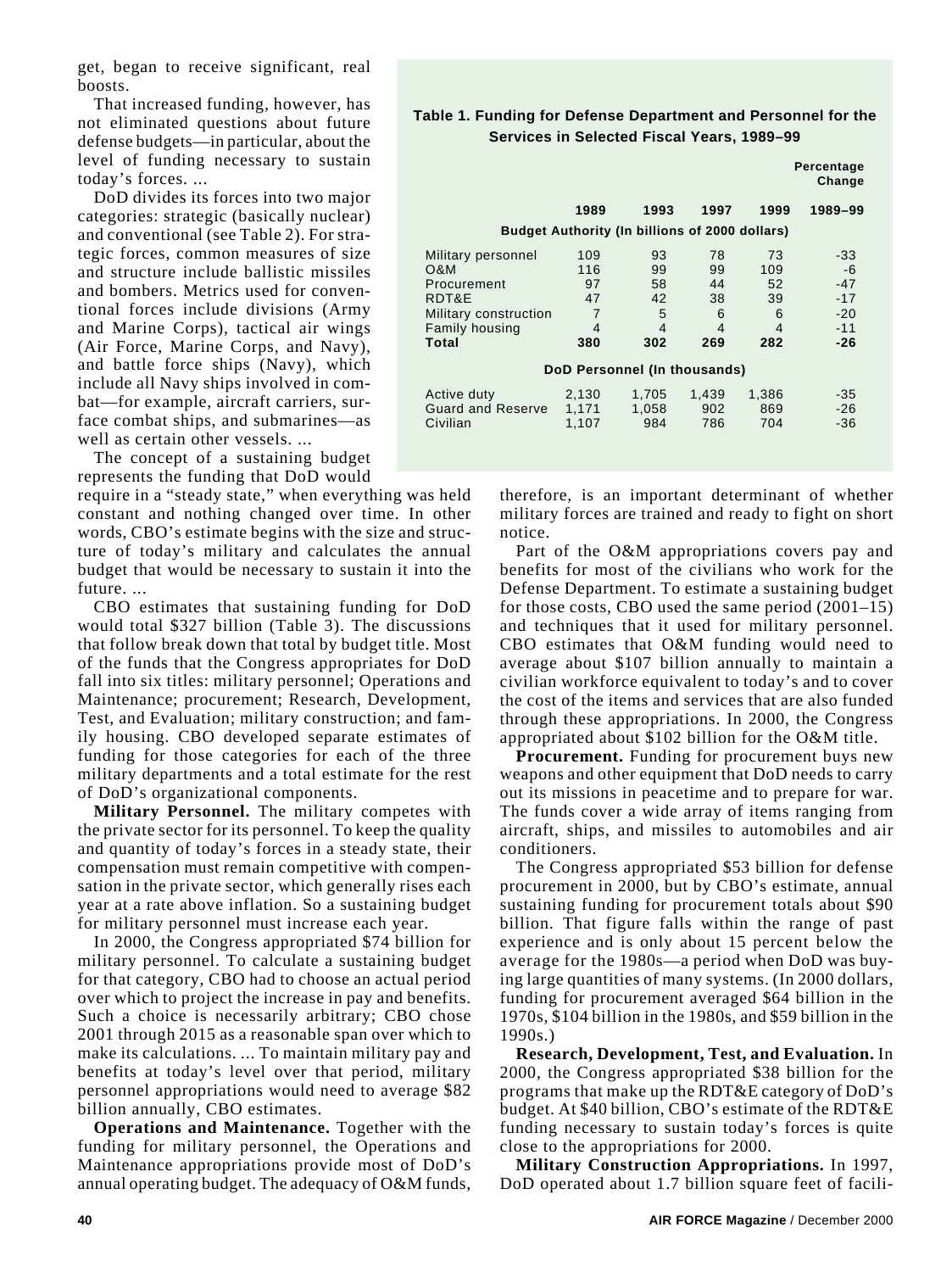| Table 2. US Military Forces in Selected Fiscal Years, 1989-99<br>Percentage<br>Change<br>1989<br>1993<br>1997<br>1999<br>1989-99<br><b>Strategic Forces</b><br>Land-based ICBMs<br>1,000<br>787<br>580<br>550<br>$-45$<br>310<br>194<br>$-54$<br>Heavy bombers<br>126<br>143<br>576<br>408<br><b>SLBMs</b><br>408<br>432<br>$-25$<br><b>Conventional Forces</b><br>Land forces<br>Army divisions<br>Active<br>18<br>14<br>10<br>10<br>$-44$<br>10<br>$-20$<br>Reserve<br>8<br>8<br>8<br>Marine Corps expeditionary forces<br>$\mathbf{3}$<br>3<br>3<br>Active<br>3<br>$\mathbf 0$<br>$\mathbf{1}$<br>$\mathbf{1}$<br>$\mathbf{1}$<br>0<br>Reserve<br>$\mathbf{1}$<br>Naval forces<br>Battle force ships<br>317<br>566<br>435<br>354<br>$-44$<br>Aircraft carriers<br>Active<br>15<br>13<br>11<br>11<br>$-27$<br>Reserve<br>$\mathbf{1}$<br>$\mathbf{1}$<br>$\mathbf 0$<br>$\mathbf{1}$<br>$\mathbf 0$<br>Navy carrier air wings<br>Active<br>13<br>10<br>11<br>10<br>$-23$<br>Reserve<br>2<br>$\overline{2}$<br>$\mathbf{1}$<br>$-50$<br>$\mathbf{1}$<br>Air forces<br>Tactical fighter wings<br>Active<br>25<br>16<br>13<br>13<br>-48<br>12<br>8<br>8<br>$-33$<br>Reserve<br>11<br>Airlift aircraft<br>Intertheater<br>382<br>345<br>401<br>331<br>$-17$<br>468<br>380<br>430<br>425<br>$-9$<br>Intratheater<br>Table 3. Fiscal 2000 Appropriations for Defense Department and CBO's<br>Estimate of a Sustaining Defense Budget, by Budget Category<br>(In billions of 2000 dollars budget authority)<br><b>Appropriation for<br/>Fiscal 2000</b><br>Sustaining-budget<br>Estimate<br>74<br>82<br>Military personnel<br>O&M<br>102<br>107<br>Procurement<br>53<br>90<br>RDT&E<br>38<br>40<br>Military construction<br>5<br>5<br>$\overline{4}$<br>Family housing<br>$\overline{4}$<br><b>Total</b><br>276<br>327 |  |  |  |  |
|-------------------------------------------------------------------------------------------------------------------------------------------------------------------------------------------------------------------------------------------------------------------------------------------------------------------------------------------------------------------------------------------------------------------------------------------------------------------------------------------------------------------------------------------------------------------------------------------------------------------------------------------------------------------------------------------------------------------------------------------------------------------------------------------------------------------------------------------------------------------------------------------------------------------------------------------------------------------------------------------------------------------------------------------------------------------------------------------------------------------------------------------------------------------------------------------------------------------------------------------------------------------------------------------------------------------------------------------------------------------------------------------------------------------------------------------------------------------------------------------------------------------------------------------------------------------------------------------------------------------------------------------------------------------------------------------------------------------------------------------------------------------------------------------------------------------|--|--|--|--|
|                                                                                                                                                                                                                                                                                                                                                                                                                                                                                                                                                                                                                                                                                                                                                                                                                                                                                                                                                                                                                                                                                                                                                                                                                                                                                                                                                                                                                                                                                                                                                                                                                                                                                                                                                                                                                   |  |  |  |  |
|                                                                                                                                                                                                                                                                                                                                                                                                                                                                                                                                                                                                                                                                                                                                                                                                                                                                                                                                                                                                                                                                                                                                                                                                                                                                                                                                                                                                                                                                                                                                                                                                                                                                                                                                                                                                                   |  |  |  |  |
|                                                                                                                                                                                                                                                                                                                                                                                                                                                                                                                                                                                                                                                                                                                                                                                                                                                                                                                                                                                                                                                                                                                                                                                                                                                                                                                                                                                                                                                                                                                                                                                                                                                                                                                                                                                                                   |  |  |  |  |
|                                                                                                                                                                                                                                                                                                                                                                                                                                                                                                                                                                                                                                                                                                                                                                                                                                                                                                                                                                                                                                                                                                                                                                                                                                                                                                                                                                                                                                                                                                                                                                                                                                                                                                                                                                                                                   |  |  |  |  |
|                                                                                                                                                                                                                                                                                                                                                                                                                                                                                                                                                                                                                                                                                                                                                                                                                                                                                                                                                                                                                                                                                                                                                                                                                                                                                                                                                                                                                                                                                                                                                                                                                                                                                                                                                                                                                   |  |  |  |  |
|                                                                                                                                                                                                                                                                                                                                                                                                                                                                                                                                                                                                                                                                                                                                                                                                                                                                                                                                                                                                                                                                                                                                                                                                                                                                                                                                                                                                                                                                                                                                                                                                                                                                                                                                                                                                                   |  |  |  |  |
|                                                                                                                                                                                                                                                                                                                                                                                                                                                                                                                                                                                                                                                                                                                                                                                                                                                                                                                                                                                                                                                                                                                                                                                                                                                                                                                                                                                                                                                                                                                                                                                                                                                                                                                                                                                                                   |  |  |  |  |
|                                                                                                                                                                                                                                                                                                                                                                                                                                                                                                                                                                                                                                                                                                                                                                                                                                                                                                                                                                                                                                                                                                                                                                                                                                                                                                                                                                                                                                                                                                                                                                                                                                                                                                                                                                                                                   |  |  |  |  |
|                                                                                                                                                                                                                                                                                                                                                                                                                                                                                                                                                                                                                                                                                                                                                                                                                                                                                                                                                                                                                                                                                                                                                                                                                                                                                                                                                                                                                                                                                                                                                                                                                                                                                                                                                                                                                   |  |  |  |  |
|                                                                                                                                                                                                                                                                                                                                                                                                                                                                                                                                                                                                                                                                                                                                                                                                                                                                                                                                                                                                                                                                                                                                                                                                                                                                                                                                                                                                                                                                                                                                                                                                                                                                                                                                                                                                                   |  |  |  |  |
|                                                                                                                                                                                                                                                                                                                                                                                                                                                                                                                                                                                                                                                                                                                                                                                                                                                                                                                                                                                                                                                                                                                                                                                                                                                                                                                                                                                                                                                                                                                                                                                                                                                                                                                                                                                                                   |  |  |  |  |
|                                                                                                                                                                                                                                                                                                                                                                                                                                                                                                                                                                                                                                                                                                                                                                                                                                                                                                                                                                                                                                                                                                                                                                                                                                                                                                                                                                                                                                                                                                                                                                                                                                                                                                                                                                                                                   |  |  |  |  |
|                                                                                                                                                                                                                                                                                                                                                                                                                                                                                                                                                                                                                                                                                                                                                                                                                                                                                                                                                                                                                                                                                                                                                                                                                                                                                                                                                                                                                                                                                                                                                                                                                                                                                                                                                                                                                   |  |  |  |  |
|                                                                                                                                                                                                                                                                                                                                                                                                                                                                                                                                                                                                                                                                                                                                                                                                                                                                                                                                                                                                                                                                                                                                                                                                                                                                                                                                                                                                                                                                                                                                                                                                                                                                                                                                                                                                                   |  |  |  |  |
|                                                                                                                                                                                                                                                                                                                                                                                                                                                                                                                                                                                                                                                                                                                                                                                                                                                                                                                                                                                                                                                                                                                                                                                                                                                                                                                                                                                                                                                                                                                                                                                                                                                                                                                                                                                                                   |  |  |  |  |
|                                                                                                                                                                                                                                                                                                                                                                                                                                                                                                                                                                                                                                                                                                                                                                                                                                                                                                                                                                                                                                                                                                                                                                                                                                                                                                                                                                                                                                                                                                                                                                                                                                                                                                                                                                                                                   |  |  |  |  |
|                                                                                                                                                                                                                                                                                                                                                                                                                                                                                                                                                                                                                                                                                                                                                                                                                                                                                                                                                                                                                                                                                                                                                                                                                                                                                                                                                                                                                                                                                                                                                                                                                                                                                                                                                                                                                   |  |  |  |  |
|                                                                                                                                                                                                                                                                                                                                                                                                                                                                                                                                                                                                                                                                                                                                                                                                                                                                                                                                                                                                                                                                                                                                                                                                                                                                                                                                                                                                                                                                                                                                                                                                                                                                                                                                                                                                                   |  |  |  |  |
|                                                                                                                                                                                                                                                                                                                                                                                                                                                                                                                                                                                                                                                                                                                                                                                                                                                                                                                                                                                                                                                                                                                                                                                                                                                                                                                                                                                                                                                                                                                                                                                                                                                                                                                                                                                                                   |  |  |  |  |
|                                                                                                                                                                                                                                                                                                                                                                                                                                                                                                                                                                                                                                                                                                                                                                                                                                                                                                                                                                                                                                                                                                                                                                                                                                                                                                                                                                                                                                                                                                                                                                                                                                                                                                                                                                                                                   |  |  |  |  |
|                                                                                                                                                                                                                                                                                                                                                                                                                                                                                                                                                                                                                                                                                                                                                                                                                                                                                                                                                                                                                                                                                                                                                                                                                                                                                                                                                                                                                                                                                                                                                                                                                                                                                                                                                                                                                   |  |  |  |  |
|                                                                                                                                                                                                                                                                                                                                                                                                                                                                                                                                                                                                                                                                                                                                                                                                                                                                                                                                                                                                                                                                                                                                                                                                                                                                                                                                                                                                                                                                                                                                                                                                                                                                                                                                                                                                                   |  |  |  |  |
|                                                                                                                                                                                                                                                                                                                                                                                                                                                                                                                                                                                                                                                                                                                                                                                                                                                                                                                                                                                                                                                                                                                                                                                                                                                                                                                                                                                                                                                                                                                                                                                                                                                                                                                                                                                                                   |  |  |  |  |
|                                                                                                                                                                                                                                                                                                                                                                                                                                                                                                                                                                                                                                                                                                                                                                                                                                                                                                                                                                                                                                                                                                                                                                                                                                                                                                                                                                                                                                                                                                                                                                                                                                                                                                                                                                                                                   |  |  |  |  |
|                                                                                                                                                                                                                                                                                                                                                                                                                                                                                                                                                                                                                                                                                                                                                                                                                                                                                                                                                                                                                                                                                                                                                                                                                                                                                                                                                                                                                                                                                                                                                                                                                                                                                                                                                                                                                   |  |  |  |  |
|                                                                                                                                                                                                                                                                                                                                                                                                                                                                                                                                                                                                                                                                                                                                                                                                                                                                                                                                                                                                                                                                                                                                                                                                                                                                                                                                                                                                                                                                                                                                                                                                                                                                                                                                                                                                                   |  |  |  |  |
|                                                                                                                                                                                                                                                                                                                                                                                                                                                                                                                                                                                                                                                                                                                                                                                                                                                                                                                                                                                                                                                                                                                                                                                                                                                                                                                                                                                                                                                                                                                                                                                                                                                                                                                                                                                                                   |  |  |  |  |
|                                                                                                                                                                                                                                                                                                                                                                                                                                                                                                                                                                                                                                                                                                                                                                                                                                                                                                                                                                                                                                                                                                                                                                                                                                                                                                                                                                                                                                                                                                                                                                                                                                                                                                                                                                                                                   |  |  |  |  |
|                                                                                                                                                                                                                                                                                                                                                                                                                                                                                                                                                                                                                                                                                                                                                                                                                                                                                                                                                                                                                                                                                                                                                                                                                                                                                                                                                                                                                                                                                                                                                                                                                                                                                                                                                                                                                   |  |  |  |  |
|                                                                                                                                                                                                                                                                                                                                                                                                                                                                                                                                                                                                                                                                                                                                                                                                                                                                                                                                                                                                                                                                                                                                                                                                                                                                                                                                                                                                                                                                                                                                                                                                                                                                                                                                                                                                                   |  |  |  |  |
|                                                                                                                                                                                                                                                                                                                                                                                                                                                                                                                                                                                                                                                                                                                                                                                                                                                                                                                                                                                                                                                                                                                                                                                                                                                                                                                                                                                                                                                                                                                                                                                                                                                                                                                                                                                                                   |  |  |  |  |
|                                                                                                                                                                                                                                                                                                                                                                                                                                                                                                                                                                                                                                                                                                                                                                                                                                                                                                                                                                                                                                                                                                                                                                                                                                                                                                                                                                                                                                                                                                                                                                                                                                                                                                                                                                                                                   |  |  |  |  |
|                                                                                                                                                                                                                                                                                                                                                                                                                                                                                                                                                                                                                                                                                                                                                                                                                                                                                                                                                                                                                                                                                                                                                                                                                                                                                                                                                                                                                                                                                                                                                                                                                                                                                                                                                                                                                   |  |  |  |  |

### **Table 2. US Military Forces in Selected Fiscal Years, 1989–99**

### **Table 3. Fiscal 2000 Appropriations for Defense Department and CBO's Estimate of a Sustaining Defense Budget, by Budget Category**

|                       | <b>Appropriation for</b><br>Fiscal 2000 | <b>Sustaining-budget</b><br><b>Estimate</b> |
|-----------------------|-----------------------------------------|---------------------------------------------|
| Military personnel    | 74                                      | 82                                          |
| <b>O&amp;M</b>        | 102                                     | 107                                         |
| Procurement           | 53                                      | 90                                          |
| RDT&E                 | 38                                      | 40                                          |
| Military construction | 5                                       | 5                                           |
| Family housing        | 4                                       | 4                                           |
| Total                 | 276                                     | 327                                         |
|                       |                                         |                                             |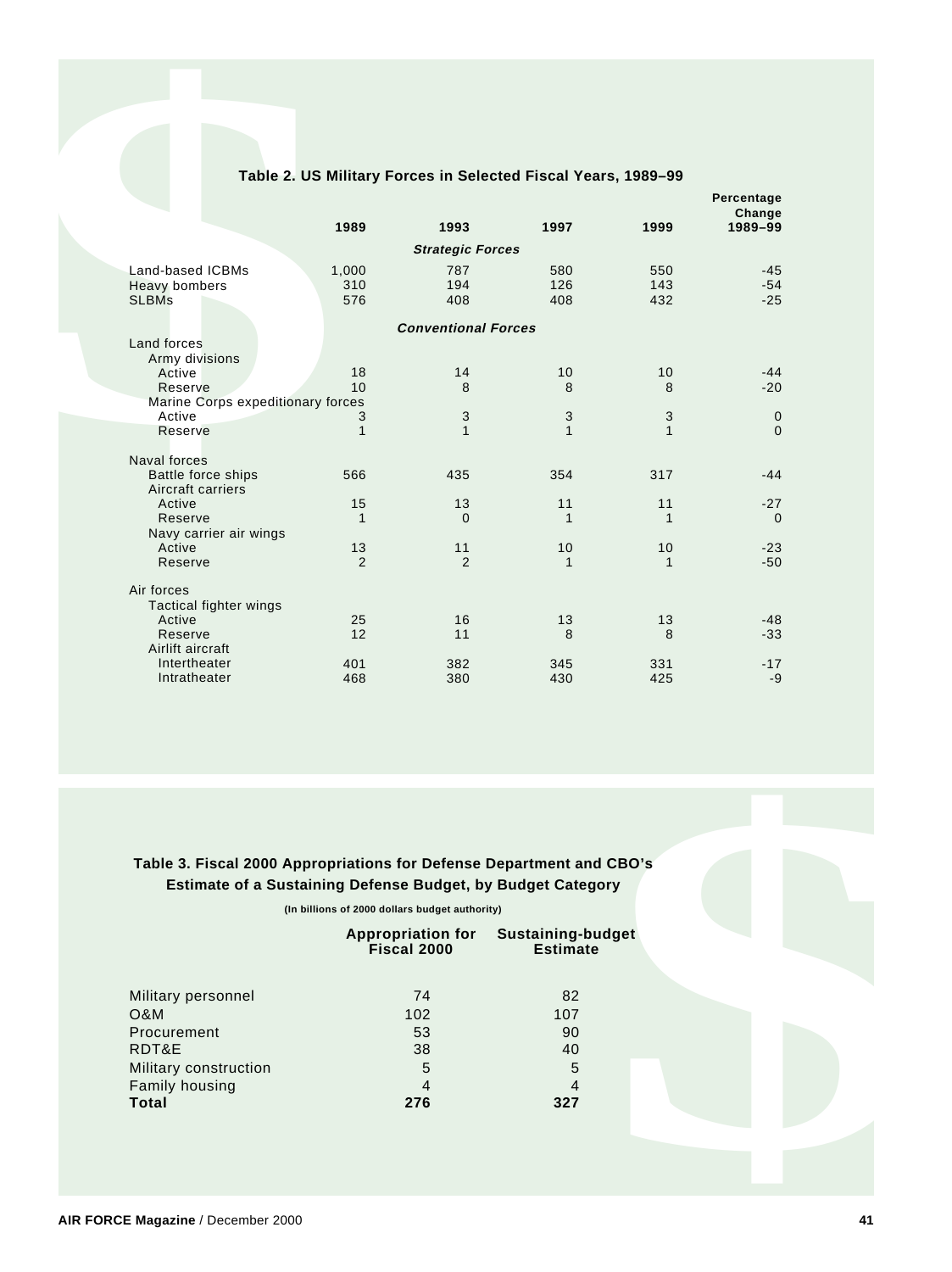### **Table 4. DoD's Past Purchases of Selected Equipment and CBO's Estimates of Purchases Under a Sustaining Budget (by Fiscal Year)**

|  | Table 4. DoD's Past Purchases of Selected Equipment and CBO's Estimates<br>Purchases Under a Sustaining Budget (by Fiscal Year) |                      |                          |                                                   |                                                           |  |
|--|---------------------------------------------------------------------------------------------------------------------------------|----------------------|--------------------------|---------------------------------------------------|-----------------------------------------------------------|--|
|  | Average Annual<br>Purchases                                                                                                     |                      |                          | Annual Sustaining-budget<br>Purchases             |                                                           |  |
|  |                                                                                                                                 | 1975-90              | 1991-2000                | <b>Based on</b><br>Longer<br><b>Service Lives</b> | <b>Based on</b><br><b>Shorter</b><br><b>Service Lives</b> |  |
|  | Tanks, artillery, and other<br>armored vehicles                                                                                 | 2,083                | 145                      | 588                                               | 883                                                       |  |
|  |                                                                                                                                 |                      |                          |                                                   |                                                           |  |
|  | <b>Helicopters</b>                                                                                                              |                      |                          |                                                   |                                                           |  |
|  | Scout and attack<br>Utility                                                                                                     | 78<br>109            | $\overline{7}$<br>69     | 105<br>151                                        | 169<br>183                                                |  |
|  | Battle force ships                                                                                                              | 19                   | $\overline{7}$           | 8                                                 | 11                                                        |  |
|  | Aircraft<br>Fighter and attack                                                                                                  |                      |                          |                                                   |                                                           |  |
|  | Navy                                                                                                                            | 111                  | 42                       | 64                                                | 88                                                        |  |
|  | Air Force                                                                                                                       | 238                  | 28                       | 89                                                | 124                                                       |  |
|  | Electronic warfare<br>Tactical & strategic airlift                                                                              | 21<br>31             | $\overline{7}$<br>15     | 9<br>20                                           | 12<br>26                                                  |  |
|  | <b>Tankers</b>                                                                                                                  | 5                    | $\mathbf{1}$             | 12 <sup>2</sup>                                   | 14                                                        |  |
|  | Heavy bombers<br>Other                                                                                                          | $\overline{7}$<br>16 | $\mathbf{1}$<br>$\Omega$ | 3<br>11                                           | 3<br>15                                                   |  |

## **Table 5. CBO's Estimate of a Sustaining Budget for Procurement, by**

### **Service**

(In billions of 2000 dollars)

|                                  | Army | Navy/<br><b>Marine Corps</b> | <b>Air Force</b> | <b>Defense</b><br>Agencies | Total |
|----------------------------------|------|------------------------------|------------------|----------------------------|-------|
| Procurement of<br>major systems  | 5    | 20                           | 15               | 2.5                        | 40    |
| Other procurement                | 10   | 15                           | 20               | 5                          | 50    |
| Total                            | 15   | 35                           | 35               | 5                          | 90    |
| Appropriations in<br>Fiscal 2000 | 10   | 23                           | 18               | $\mathcal{P}$              | 53    |

ties, ranging from office buildings to schools for the dependents of military personnel to facilities on air bases. Construction and replacement of those facilities and improvements to them are funded under the military construction title of the defense budget, which also covers many of the costs associated with base closures. In 2000, the Congress appropriated about \$5 billion for this category, and CBO's estimate of a sustaining budget for it is about \$5 billion as well.

**Family Housing Appropriations.** Appropriations for family housing in 2000 totaled about \$4 billion, and CBO's estimate of sustaining funding for that budget title is the same. The appropriations finance the costs of constructing, improving, operating, maintaining, and leasing military family housing units. ...

The gap between current defense budgets and the

Congressional Budget Office's estimate of the funding needed to sustain today's military offers a challenge to future policy-makers. In broad terms, they have two options for eliminating that gap: They could either bring the amount of the sustaining budget down to today's level of funding—by cutting specific programs or forces or by paring down their missions—or they could increase funding for defense.

### **From "Procurement Costs to Maintain Today's Military Forces"**

Throughout most of the 1990s, the military services did not purchase replacements for many of the items in their inventories of equipment. For other items, the quantities procured were significantly reduced. Over